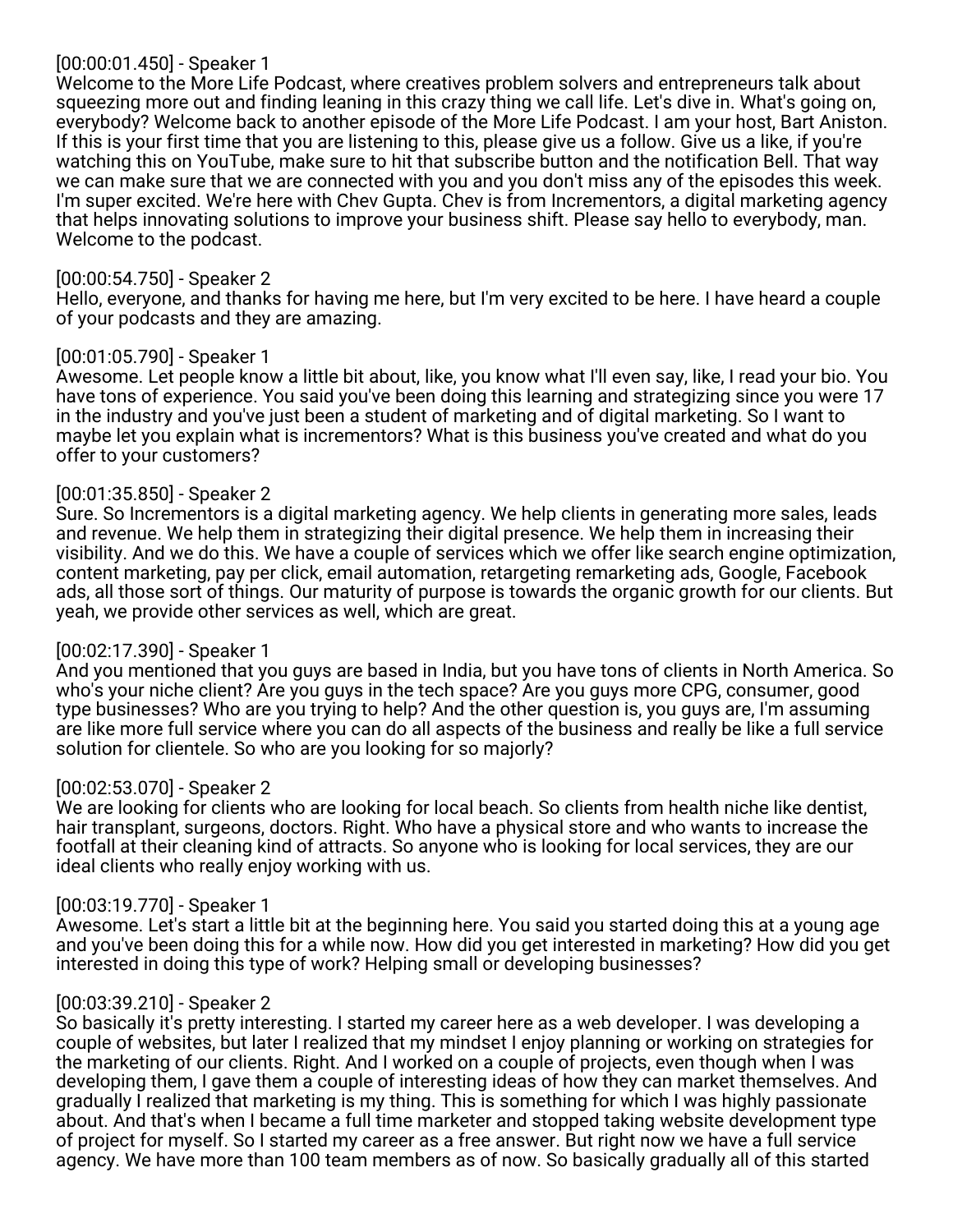taking shape, right? I started getting a lot of referral based clients and I became a bit famous in my local community too. So I started getting some time from there. Eventually we expanded our network in the foreign countries as well. We started getting leads on our own websites and that's how everything started. And right now it's incremental in front of you, in front of all.

# [00:05:09.690] - Speaker 1

I love it. There's also the growth aspect that you just talked about, which is so it's great. I love it. You mentioned you started as a freelancer, and I'm sure you understand there is a difference between a freelancer and a business owner because someone who's running a business is concerned more about the systems. There's no way that you can grow at the scale that you're growing and manage the team that you're managing. 101 hundred plus team members is a lot of people. So how did you change the hat from wearing that? I'm the one person who's doing everything versus I'm now the boss or the owner. And I need to manage the company, manage the people, manage the sales, and do all of that management stuff because it's two different roles.

# [00:06:06.270] - Speaker 2

Yeah, definitely. And it's a big journey, like from a freelancer to an agency owner. When I started, I never realized that it would be like such an interesting and challenging journey. So, yes, you literally need to change your habit from being a freelancer where you are doing everything to make sure that your team is happy and they are completing the work which they are assigned. Right. Because a lot of people, they start giving excuses, but you need to deliver what you promised your clients. Right. Your reputation is at stake. So you need to make sure that all the systems, all the processes are in place, your team is happy and they are interested in doing whatever they are doing. So how I started was I basically started giving technical tasks to other team members who are interested in them. I have people who are interested in doing technical work. And I gave a couple of items here and there to them. I assigned them thing. I explained them, I made proper tutorials for them. Gradually, I learned that a member leaves after a while.

[00:07:20.160] Right.

# [00:07:20.410] - Speaker 2

So you need to have all SOPs in place. That's when I learned that you need to have all the SOP, so that even if someone lives, you still have everything with you and another person can state of a jump in and work with those items. So those aspects. Then later on, I started developing my own marketing team, my own sales team, so that they could service the clients they could make, reach out to more and more potential people, the client relationship manager. So it all started taking shape one by one, right. When you start, you can never tell how it is going to be. And just the magic happens and it all starts taking shape. That's what happened with me.

[00:08:07.120] - Speaker 1 That's really good.

### [00:08:09.150] - Speaker 2

Later on, I realized the process like the power of process systems and structures. Even now, I am working on a couple of those. So we have all those in place, and that's the only way through which you can scale. Everything should be in line. Your team should be very happy. Your client should be very happy. That is the only way to go. Otherwise, you cannot grow. Yeah.

# [00:08:33.280] - Speaker 1

The world that we live in now, it feels very digital. Everything is happening in a way that's like brands and companies. But at the same time, it is people who make this industry. At the end of the day, the person who is going to say yes and give you the credit card or write you the check is a human. So if you are concerned or if you make it your priority to care about the person, to make sure they're happy with the service and with the deliverable, that what you said you're going to give them, that ultimately is going to lead to more clientele. That ultimately is going to lead to you having a team of people that are going to be happy with how the business is going. They're going to feel fulfilled in their life. And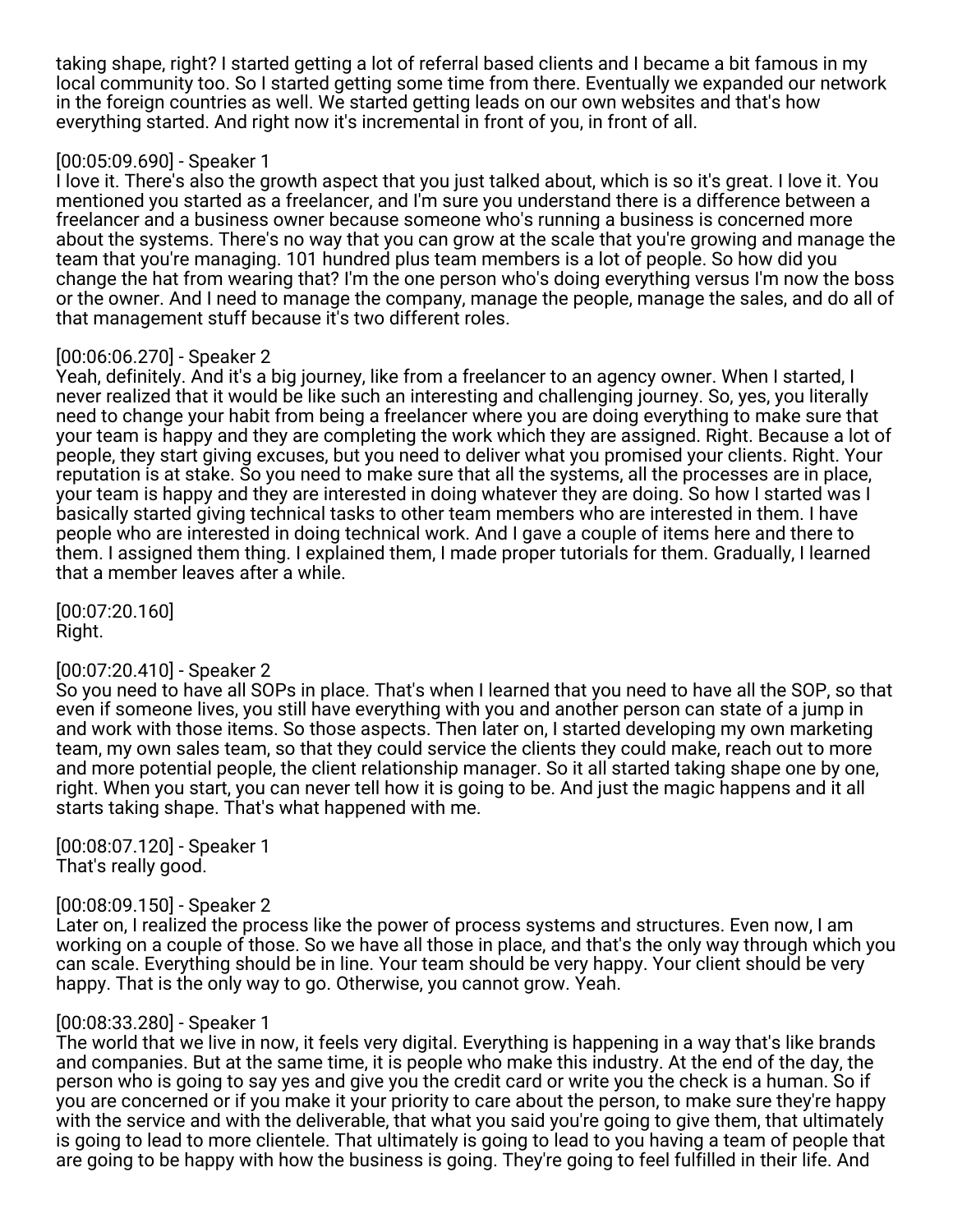one of the other podcasts I was a guest on, I talked about the dignity of work. You feel good when you do a good job. You feel good when you do something that is a part of a bigger vision or a bigger idea. And you guys grew from something that was local to your country into what you mention to overseas, to other countries as well.

## [00:09:45.010] - Speaker 1

That takes a lot of research and analysis and preparation. What made you guys want to go to North America and how did you prepare to do that? Did you have certain cities in mind that you were thinking, hey, I want to hit new York, La, Miami. I don't know, you let me know.

### [00:10:06.630] - Speaker 2

So basically, after working on a few projects in India, I wanted to explore the outside world. I wanted to see whether whatever I am doing is valid in other regions as well or there needs to have some improvement. And then I met my clients from Canada itself. They were partners, the neighbors, Duan and Robert Nugaria, and they started teaching me. I was pretty lucky that I got such good mentors. They started teaching me all the marketing concepts. They purchased a lot of expensive courses for me as well. And once I started working with them, I realized that there is a huge potential and there are a lot of things which I needed to learn. I really enjoyed working with them. I really enjoyed working with them. And that's when I started taking more and more clients. And another reason is US currency is higher than Indian currency, so that's another reason, right?

### [00:11:11.610] - Speaker 1

Yeah. Even for us in Canada, you must grow a team better.

### [00:11:17.290] - Speaker 2

So that's when we started getting more and more clients and they liked our work, so it kept on growing even. In fact, right now, 90% of our clients are from US and Canada.

### [00:11:29.110] - Speaker 1

Wow. For us, we do I would say maybe 10% US and maybe even less, like maybe 5% UK. But everything else is in Canada. But yeah, I understand, especially in the United States, the market is so big. There's just so many more. Let's say if you're targeting doctors, dentists, small businesses, there are just so many more doctors, dentists and chiropractors than any other place that would be willing to give you a fair amount of money to do local SEO or content marketing strategy. And that's really amazing. When you niche down to an area locally or by industry, it can help you clarify your own message about how do I reach this person, how do I target them, what is something that they're going through that they need help with that I can then insert myself as the solution. In fact, with content marketing, actually, you know what, before we even get the content marketing shift, you mentioned something that was really good that I want to touch on and that's having a mentor. I think a lot of people see digital marketers and they see us as individuals. Like, even now, I see only you on screen.

### [00:12:57.390] - Speaker 1

Like when I go to your LinkedIn profile and when you go to my Instagram or LinkedIn profile, you see just me, but you don't see the people that were there supporting and helping and giving advice along the way. It takes a lot of people to, like you said, invest. They gave you free courses. They showed you how to do it on this side of the world to get the right clientele. So it's great having mentors. Anything you want to say to mentors?

### [00:13:27.250] - Speaker 2

Yeah, it's very important to have coaches and mentors in life. Right. Even you would have heard that the best doctors, sometimes they also take another doctor into the surgery room and ask them just to observe and take notes. Right. Because there are chances that you are making a mistake and you don't even know. And there are a lot of people who don't even know what they don't know. Right. So you need someone to guide you along the way. You need someone who tells you what you are doing wrong because you always need to have a third party who can take a look at what you have done and give you suggestions and feedback and help you in improving there. And a couple of times procrastination takes place. Right. And you keep on building the things you need someone, you need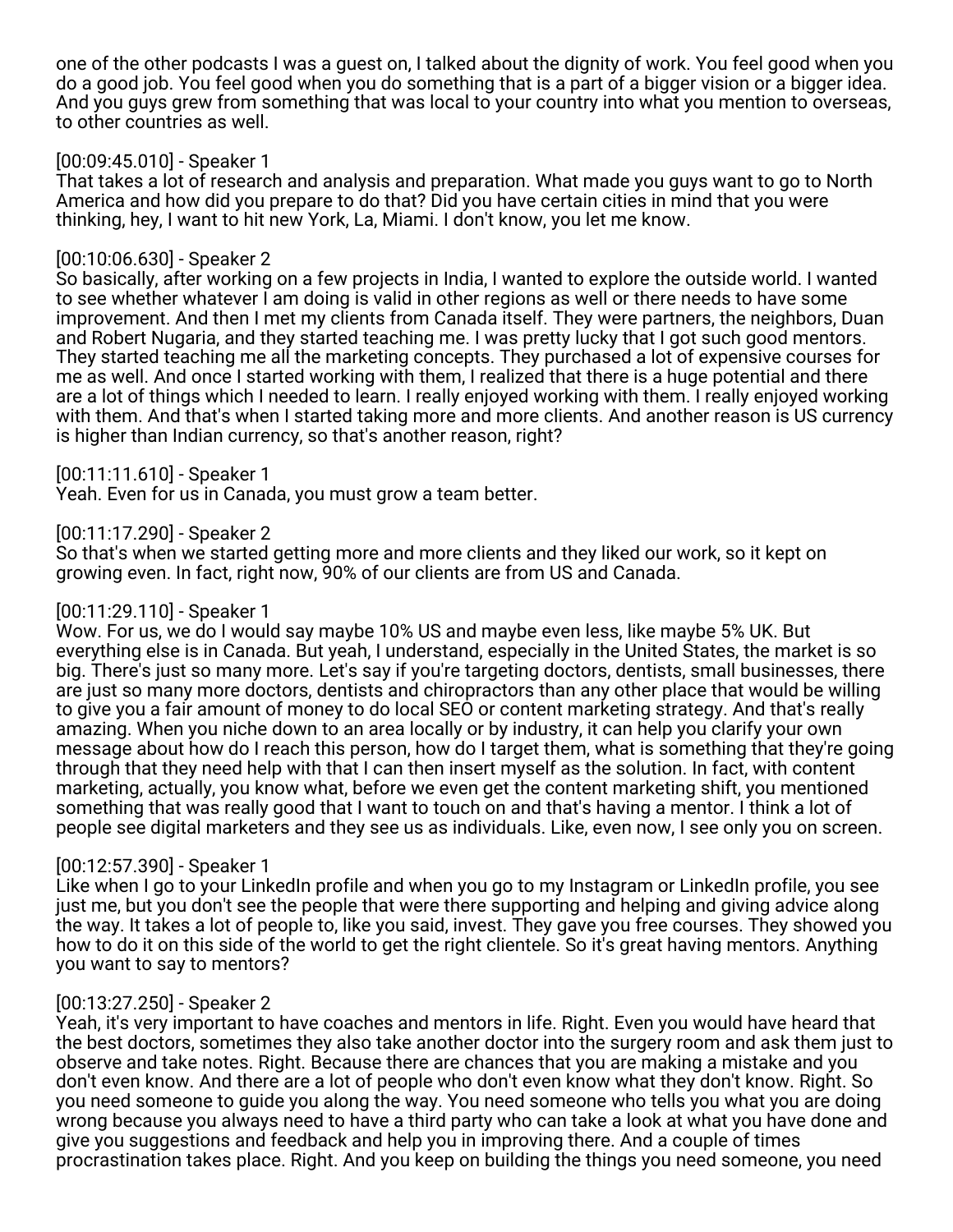an accountability partner to tell you, hey, stop right here and just tell me when you are going to complete this. Right. Give me a deadline of your choice. But just tell me. And that's when things from your subconscious comes to your conscious man and you start actually thinking about them and you start thinking, okay, I need to get this shit done.

[00:14:37.430] - Speaker 2 Otherwise, no one wants to do those TDs or couple of things which we don't like.

[00:14:43.060] - Speaker 1 Right.

[00:14:43.310] - Speaker 2 But ultimately you need to get those things done 100%.

[00:14:47.490] - Speaker 1

I think having people in your life to keep you accountable, that's something that's going to it never changes. I think no matter how big or how large the company gets, sometimes if it gets big enough, you're accountable to aboard you're accountable to your sales goals, your bookkeeper. Right. They say, listen, we said we were going to do this and we now have to deliver on it. How do you guys leverage your team for sales? How much of your team is sales and how much of your team is technical or production like they actually do the work?

[00:15:28.630] - Speaker 2 So in sales we only have three members.

[00:15:33.780] - Speaker 1 That's it. Wow. Out of 100 plus.

[00:15:36.910] - Speaker 2

Out of 100 plus. We only have three members who work on sales. We have a team of around 15 to 20 members who are doing marketing. Right. So the reason why we have such less number of people in sales is because our sales cycle is very small.

[00:15:56.540] - Speaker 1 Right.

[00:15:56.810] - Speaker 2 A lot of people who come to us or who fill out our form, they are already convinced that they want to take us as they do marketing agency.

[00:16:05.000] - Speaker 1 Right.

[00:16:05.610] - Speaker 2

Because what we have seen is it takes around eight touch points for anyone to finally decide whom they want to hire to take the decision. So our marketing team, our marketing strategies keeps on reaching out to them, whether it is through different types of content, whether they are on Instagram, whether they are on LinkedIn, whether they are on Facebook, YouTube. Right. Or even if they are on Google searching for something. We keep on reminding them about our agency. We keep on adding value to their life. We keep on giving them highly actionable stuff. Right. It tells them that we are the expert in the industry in which we are. And if you keep on reaching out to them, if you keep on providing value to their life, eventually they had you, right. So most of the banks who come to us, they stayed away. Just start with a small conversation and they give us the project. So we are very lucky there.

[00:17:06.430] - Speaker 1 So that's really good. Having a short pipeline of how people that means you are having people who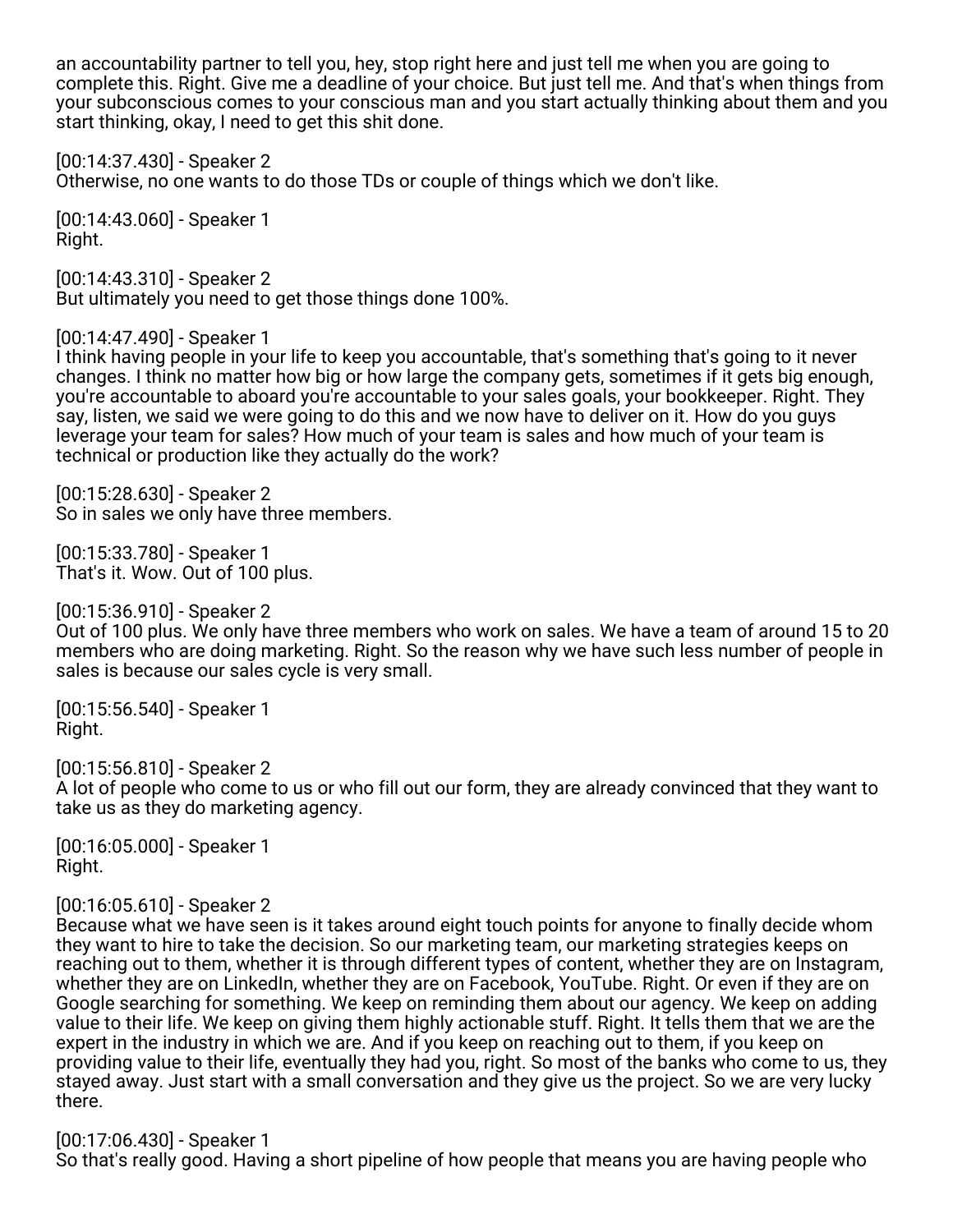are A, self segmented, B, self qualifying themselves. They already know I want this. They already know that you do something that I want. So they're already filtering themselves in your sales funnel and working themselves through the pipeline. And that's great. Having something like that is invaluable because that's a money making machine that can then produce more and more and more sales. That's what's probably the driving force at the growth that you guys are doing in terms of your deliverable. What would you say is the number one thing you guys do? Is it SEO or is it like local content marketing? Is that what you guys do?

[00:18:02.710] - Speaker 2

The number one thing, which we do, a search engine optimization.

[00:18:07.210] - Speaker 1 Got it.

[00:18:08.470] - Speaker 2 That's what we are best at.

#### [00:18:10.820] - Speaker 1

That's what you're best at. That's amazing. Let's talk quickly about we can talk about SEO for a little bit too. Most people who run an agency and this podcast is about creative entrepreneurs, about marketing people who are trying to do exactly what you and I do on a regular basis who are trying to grow a business. A lot of people have a mixed idea of SEO. Some people believe that it's very like, oh, it's shady, it's not good. Everyone who tries to sell it is just trying to take money from them. And other people think of it like if it doesn't work in the first week, then it was a waste of money. How do you navigate explaining to people which is which? How do you go about telling people the value of SEO the way I do it? I always tell people Google is just trying to answer the question. And there are ways that you can make your website easier for Google to read and understand what content you have on there. But how do you go about convincing somebody, let's say you meet them at a networking event that SEO is in fact a great way to help them and help their business?

#### [00:19:31.990] - Speaker 2

Sure. That's a great question. And what if I tell you that both those people are absolutely correct what they are saying and those two are two different statements, right. So basically a lot of people don't realize that just like everything out there, SEO is evolving. You cannot use the exact same strategies which you were using like two years back or three years back to do the SEO of your own website. So for instance, every industry has a couple of websites, a couple of top portals where they list the industry leaders. For instance, you can go on Google and type best digital marketing agencies in any country or in your area or wherever. You will see couple of websites ranking there and listing all the top agencies. Now just tell me one thing. If you would list your website there. For instance, one of such website is Clutch. Now just tell me this. If you list your website there on Clutch and ask a couple of your customers to give you testimonials. All right. And whenever someone searches about top digital marketing agencies or maybe top dentists in that particular area and your listing pops up, would that give you leads or not?

[00:20:56.470] - Speaker 2 That word, correct?

[00:20:58.280] Yes.

### [00:20:58.620] - Speaker 2

So that is exactly what I show is you need to be available at the right time, on the right place. That's what you need to do. But what people are doing is they are just focusing on creating backlinks, backlinks and backlinks. They are not working on providing the values. And they think SEO is all about that shady stuff or putting spam out there, right? It doesn't work that way anymore. That was the Google of 2017 or maybe 2018, right? Seo is highly evolved. Things are improving. For instance, right now I am here, I am on your podcast. We are having a nice conversation. At the end of the day, you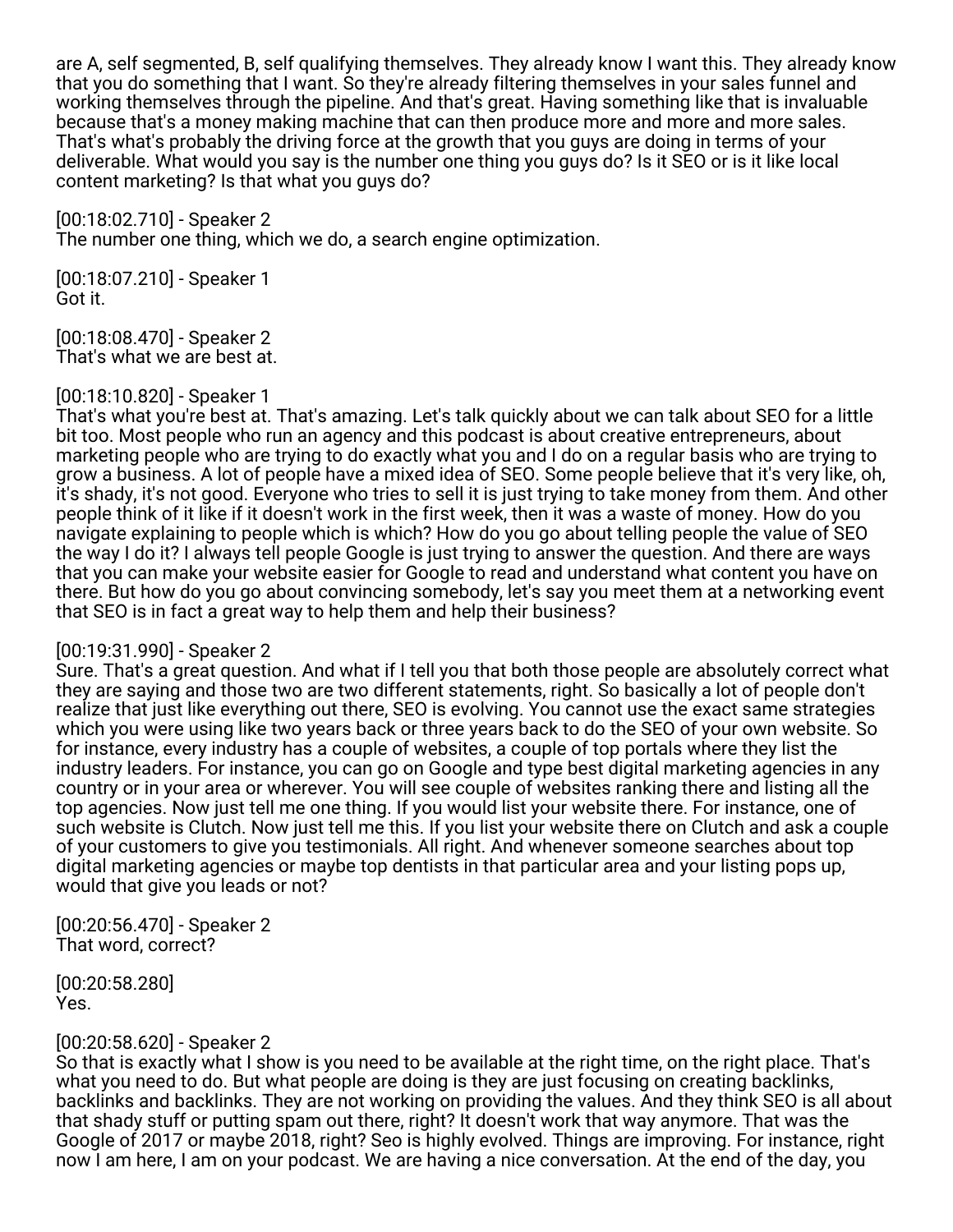are somewhere on your page mentioned to my website, right? It's a part of search engine optimization as well. So now your audience would listen to this podcast or maybe watch our video on YouTube, right? And if they like, they might come to my website or maybe hire me. So is that a good marketing or a bad market? You tell me that, right? Podcast evolving. A lot of clients searching about us through the podcast. So I am at the right time at the right place.

### [00:22:15.380] - Speaker 2

Right? So that is what SEO is about. You just need to have your presence on a lot of different areas, lot of different websites. And those websites should make sense. So every industry has a forecast, right? To all the readers, I would like to say that if it's possible for you to take out some time and be a guest or start your own, quote, cars, that is a beautiful way of doing marketing. And that also comes into SEO. A lot of people just say SEO is link building. Just go out and do the spam and think that you are doing good. Right. And that is a problem. The agencies which have not updated themselves. And if you hire such kind of agencies, then you are in trouble. But if you have hired the right agency, then you will just see exponential growth. So that's how it is. So assume more about just ask the question, will I get some quality traffic from this place or not? If I am putting my bank right? If the answer is no, then don't put the link there. Right. So answer should always be yes. So like contributing to reporters, contributing to other websites where people actually go and read.

### [00:23:35.340] - Speaker 2

If you're doing those type of things that will eventually help you. That's why I said that both of them are right. Some of them are using shady strategies or outdated strategies. That's why it's not working for them. And some of us are moving with Google and the technology right now. Meta versus coming. So you need to learn about those marketing. You cannot say, okay, I'm into digital marketing and I'll just stick with what I have learned so far, right. You need to constantly evolve, constantly learn and implement those things. So if you are doing that, you don't even need any marketing agency. You just need to go with the winter trend, right? That is what you need to do.

# [00:24:17.720] - Speaker 1

That's amazing. And what you said there's really good the evolution of the industry will not stop. You can't just decide that everything, the way that you've learned it is going to be the same way forever. There's a lot of things that are evolving all the time. Like you mentioned the Metaverse Web 3.0. You got NFTs, you have cryptocurrency. The world is at a different pace right now. If you were tired before when the smartphone came out in 2009, you're going to be even more tired now. In 2025. In 2030, it's going to be very busy.

[00:25:00.050] Okay.

# [00:25:00.380] - Speaker 1

There's going to be lots and lots and lots of changes that are happening the same way. Maybe my parents had a hard time with how the internet and social media kind of changed the world. I think people my age who are maybe 30 plus are going to have a learning curve to see. Okay, how do I adjust to understanding even myself? Not six months ago, I guess it was May of last year, I started to say, okay, I have to learn about this blockchain and this cryptocurrency stuff because it seems like everything is moving this direction and you take some time to learn about it. And you say, okay, as an artist, as a creative, somebody who is a designer, what does this NFT business look like for me? How can we then understand our avatar? Instagram just released or Meta just released the global avatar where your avatar can follow you across the platforms that Facebook owns and it can have a digital wallet or a representation of your digital wallet and have all of your NFT or cryptocurrencies or any digital assets that you have can be with you. What does that mean for marketing agency?

### [00:26:17.990] - Speaker 1

What does that mean for a designer or creative? We even are starting to ask ourselves that question. Okay, what's our roadmap for the next twelve to 18 months to say? I'm sure there's going to be advertising space in the Meadow first do I want to advertise there? Do I want to have a place there? Do I want to have a representation of myself on there? Because it seems that there is going to be an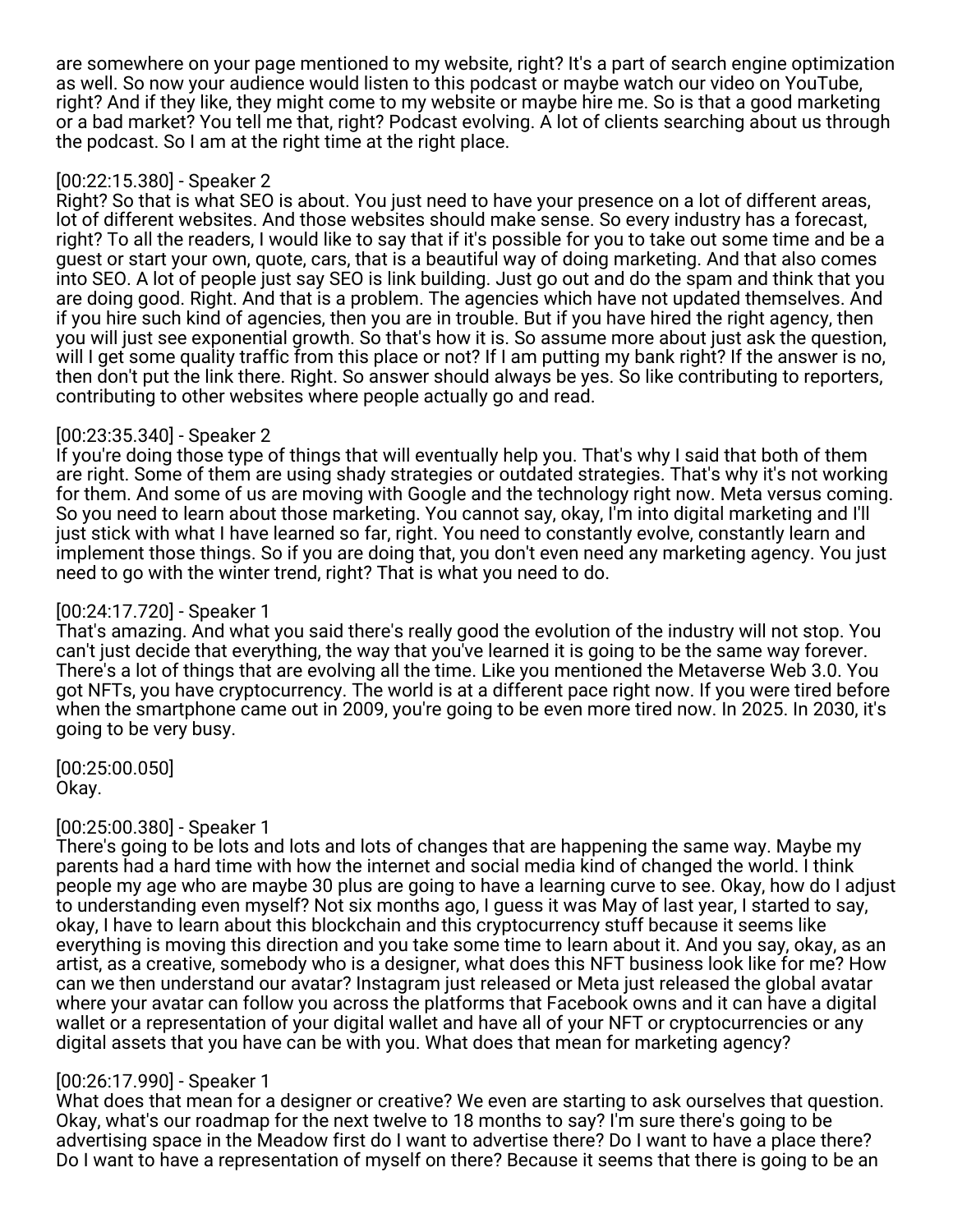even larger potential, a more global and more connected potential in that realm. And you don't have to jump on every fad, but you have to calculate. Like what Shiva was saying, you have to calculate. Is this something that I want? Is this something that is going to benefit where my business is heading? I think that's super important for having good content in the right place at the right time. Also, in talking about content, I think we're in the most competitive age that we have now. Everyone's a designer. Everyone who has one of these is a photographer. If you have an iPhone, everybody has Canva or Photoshop or some app Facetune, you can do anything. So how do you compete?

### [00:27:35.970] - Speaker 1

You have to have really good content that is actually solving a problem for your customer. You have to have really good creative, meaning a very nice looking video, a very nice photo so that people can see, oh, wow. This stands out from everything else. You're competing with a lot more people. And I think SEO also rewards you for having a good creative. If you're running, let's say a paid ad, having a video that's not nice to look at or engaging is not going to deliver the same way. Same thing with like, if you're running a blog post, you want to make sure the content is really good, easy to read and have great pictures so people enjoy it. That's what SEO is going to pick up on. Say, okay, people are spending time here, the creative is good, the backlinks are good. Yes, everything, all the other checkbox are good. But at the same time, you're delivering something that again, Google is just trying to answer the question. People are typing in, how do I build a house? And if you have dynamic content on your website that answers that question in schema, all that type of stuff, then people are going to get you.

### [00:28:49.390] - Speaker 1

Eventually you'll get enough links to be on the first page. Or who cares about just first page. You can get lots of traffic on the second page, too. Everybody can all be on the first page. But I think people want that local answer to what they're looking for. Go ahead, man. I know you want to jump in.

### [00:29:09.570] - Speaker 2

Yes, that's right. And Google has lots of places where you can be available, right? You can be available into the video section. You can be available into the CMAP pack. You can try to rank yourself organically.

[00:29:23.970] - Speaker 1 Even Google my business.

### [00:29:26.550] - Speaker 2

Yes, Google my business as well. So those are area where you can showcase your business and try to generate more needs and more traffic towards your websites. Right? So those are a couple of things. Plus you are absolutely right. That Google is evolving. Right. It is just answering the questions. In fact, since voice search is expanding now. Right. Recently I gave one of my podcasts on voice search, and it is so popular.

[00:29:58.020] - Speaker 1 It's very popular.

### [00:29:59.920] - Speaker 2

Yeah. People now don't type. Right. They just ask the question, how to get pasta. And it will just start detecting the recipe. That's how it goes. So a lot of things are coming. Right. We need to update our website for voice search as well. Right. And we need to make sure that we are ahead of the curve if you want to generate or be available there into the market and showcase our expertise and authority. Right. So these are the couple of areas which I see are highly important. Right. If you are constantly going out there and updating yourself, updating your stuff, it's very easy to generate leads. Right. In fact, even we are in highly competitive industry. But we generate leads easily. Right. It doesn't make that much of a problem. And in other industries which are less competitive, it's definitely easy. You just need to go out of your comfort zone zone and do those things which you need to do to get things done.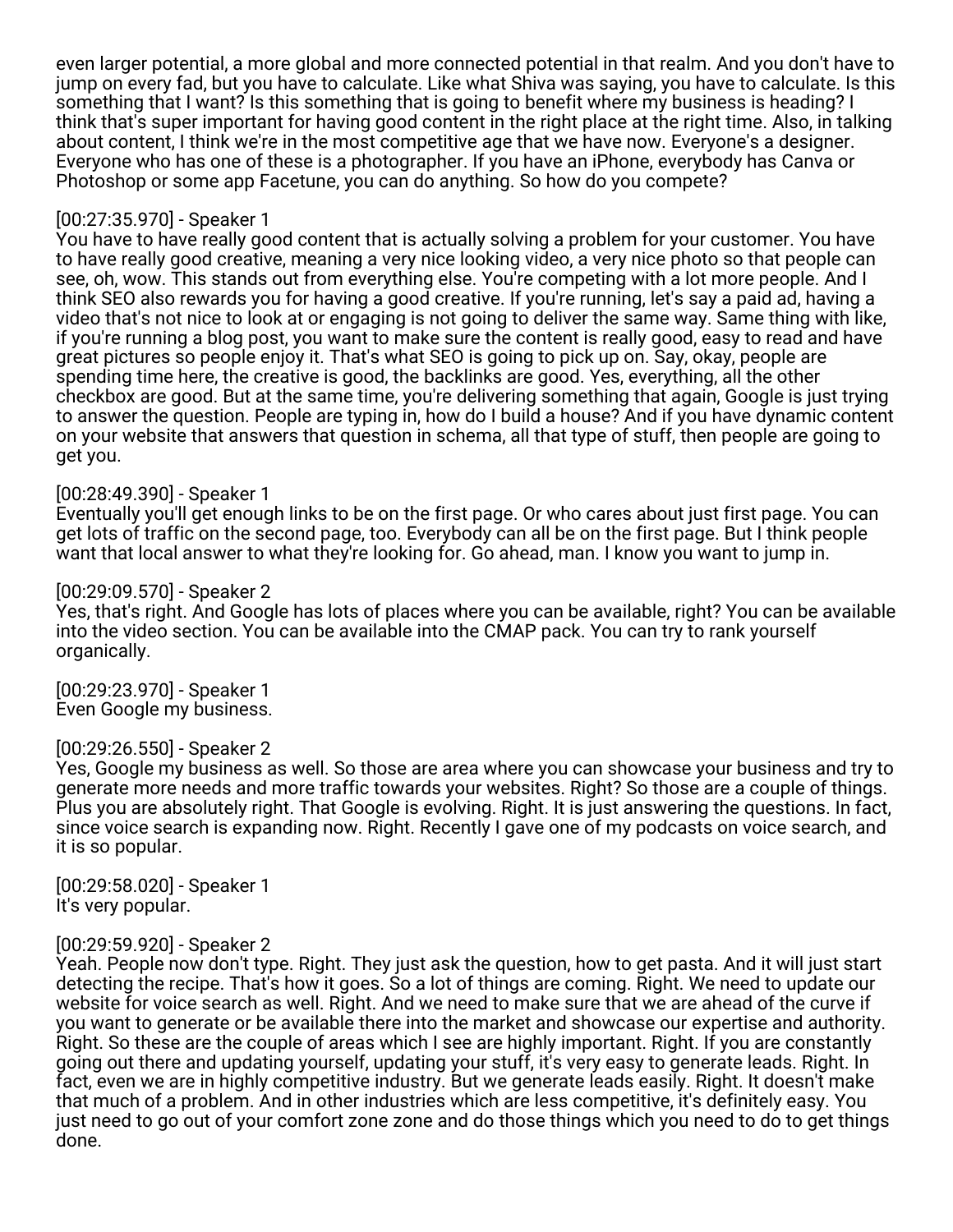### [00:31:06.940] - Speaker 1

Yes. My marketing team with our own promotion for our agency, they told me we need more photos of you and videos of you for our social media. We see lots of growth when they associate a person to the brand and not just a logo to the brand. I'm in front of the camera a lot with the podcast, and I do like a live webinar once a month. But taking photos of myself or getting professional photos of myself and doing reels and videos, that's not necessarily what I consider to be fun, but I have to do it. I got to step out of my comfort zone because that's what's getting the most engagement and getting the most amount of leads inside my email box is when people see me explaining it clearly instead of me just using words and a graphic. That works, too, to a certain extent. But if I'm there as well, people are like, oh, I have a question and you can start having a question. And that could be one of like you said, one of the eight touch points is a comment on a post I posted on LinkedIn or a comment inside of Instagram.

# [00:32:22.850] - Speaker 1

That's one. And then maybe they give me their email and they can be in my email funnel and that could be two and three. Before you know it, they go visit my website, watch one of my live webinars. That's four or five. You know what I mean? You can easily get yourself to a place. So by the time they're ready to make a decision and they fill out the contact form on my website, they've already made the decision. They've already said, okay, this is the person. He's already given me a free guide he's already given me free information on his social media. I already watched one of his webinars. I already watched one of his live. Okay, I'm ready. I'm ready now to move forward. And I think a lot of people should are trying to get that. They're trying to get leads inside their email boxes and they don't know necessarily how to do it. And a lot of times they think just one aspect is going to do it. If I just post a lot on Instagram or if I just send a lot of cold emails, eventually my rate of return will start to grow, my conversion rate.

# [00:33:23.550] - Speaker 1

But I think a holistic marketing or a holistic content marketing specifically is the best way to do that. Delivering content in multiple places for different points of the funnel. We talked about, I think the funnel in our last live that we did, the front of the funnel, the middle of the funnel, the end of the funnel, the top of the funnel is super wide. That's where you're going to get so much of the social media content free. Just awareness. Whatever you do in your marketing strategies for building awareness, that's going to be the best place for that. But I want to let you speak, man. I want people to hear how knowledgeable you are. Talk to us about building a content marketing strategy to get leads. Because I think at the end of the day, so many small businesses or agencies or even freelancers struggle with this one aspect of if you can get lost trying to do so many things. So what should I do if I want to get leads?

# [00:34:22.410] - Speaker 2

That's correct. Whenever you will try to understand to learn the concept of how to do content marketing or how to generate leads. Right. Everyone starts with the keyword research, right. And as you said, if a person is above 30 or 35, it becomes very difficult for them to understand the whole concept of keyword research and then start doing the things right. So instead of talking about that, I would just like to talk to the audience in a different aspect. Right. So every business has a couple of things, a couple of problems which they are solving. And if we start thinking in that direction, then that is the key to generate quality content. The most important thing is the intent of the content should be correct. You need to know about your target audience. You need to know about your buyer persona. And once you start creating your content, then the magic happens. Now, after working with a lot of clients, what I've seen is people, when you ask them, whom do you sell? They just say, we sell everyone. Right. And that's not how it happens. People don't even know the demographics they actually want to sell.

# [00:35:50.270] - Speaker 2

Then I came down to list of questions which I asked my clients and encouraged them to answer those once they have the answer of those, it becomes very easy for my team to produce the content or the content topics. It becomes very easy for them to create content for their lifetime. Right. So a couple of questions, I just read them out loud. The first question is what would your target customer love to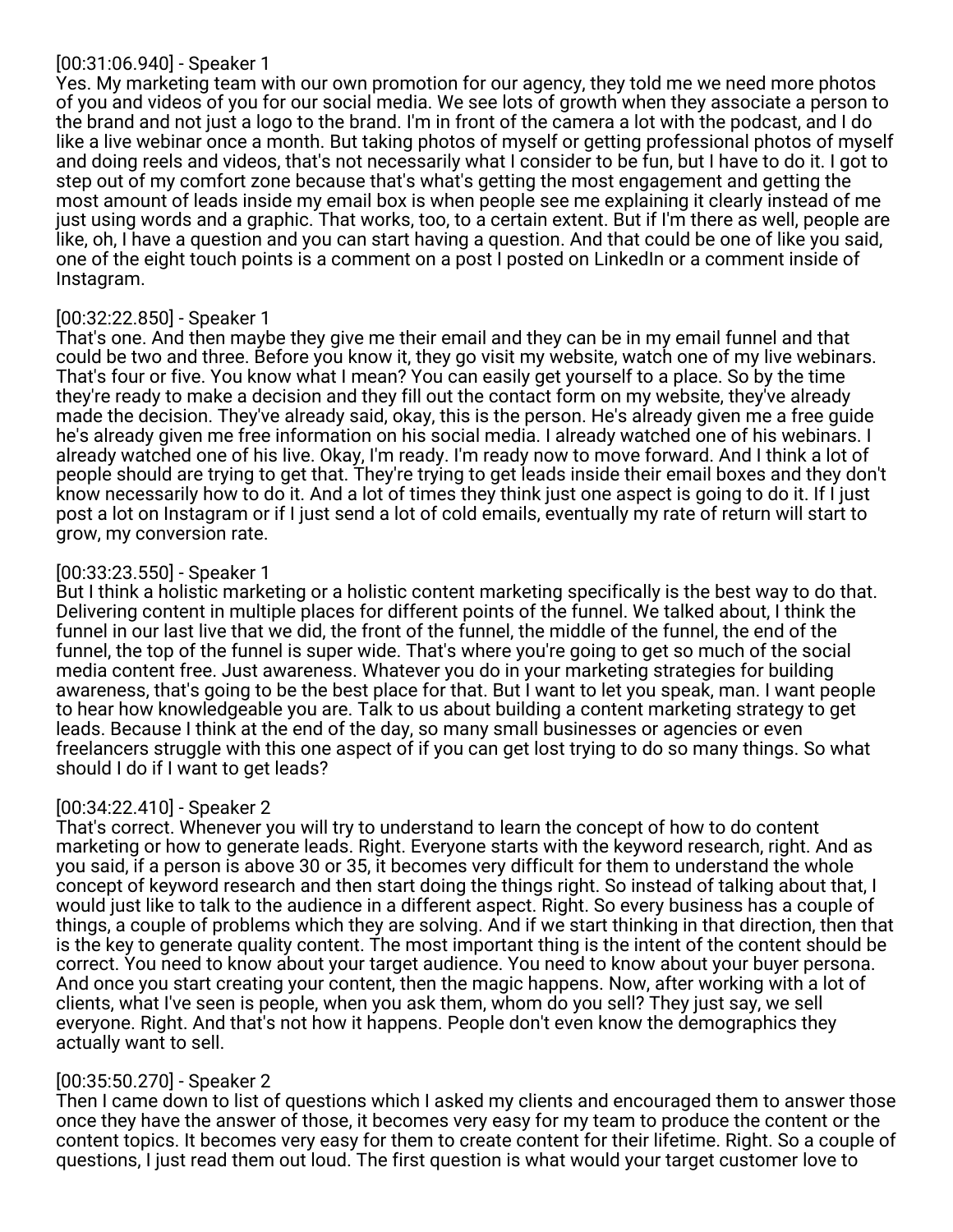learn about your product or service before they buy? So obviously there are a couple of information relating to your product or your service which your target audience wants to learn. Right? So this is the first bucket. Just type three or four topics below this and that is the first place from where you can start writing the content. The second is whenever we go on sales, we face couple of objections, right. And a position might be in the buying stage and they want to get the answer a couple of questions. Right. So the second question which you should ask yourself is what questions about your product or service do your customers have before they buy from you? So just answer like just type three or four questions which your customers usually ask you and then answer those.

### [00:37:22.300] - Speaker 2

Right. And after that, if you are highly passionate, right. If you are doing something majority of us are entrepreneurs and we are very passionate about something. That's why we started the business. Right. So you can have something like what are the top five topics about your domain? You would love to educate your customers shown, right. And as we all know, couple of keywords. We all have so list out couple of keywords. So once you do this exercise, you just try to route a couple of topics and then you fine tune the heading a little bit with a proper hook. That's what you can write content on. You can create videos on, you can work on your podcast series. Right. These are the topics which your actual potential buyer is trying to get answers from. So if you are answering those questions, then obviously they'll reach out to you somehow, right. If they are searching on YouTube, they'll watch your video, they are searching on Instagram, then they'll watch your infographics or something out there. So that's how it works. Plus, but I have seen is like we have a small formula which we say NDPP.

### [00:38:40.100] - Speaker 2

So needs, desires, pain and problems. So you just need to think what are the needs of my target audience, right? What are the needs? What are their desires that they would like to have? What are their pains or what are their problems? And you can even go to extremes. You can go and discuss about their fears or you can go and talk about their fantasies. So for instance, I am into digital marketing, right. So the fear of some of my target audience would be like am I working with. Correct. Diesel Marketing agency. Right. There can be cases that they are working with the wrong agency. Or what if they lose money? Which you just said. Right. Or they can have fear that. What if people don't like my post so they can have social fears as well? So just list them these questions, relate them to your industry, and then start publishing those. Or maybe if I talk about the pain points of my target audiences, they probably don't know their USB or they don't know how to measure cost per lead. Right. And if you talk about their leads, these are how to generate leads or how to create content for marketing or whom to hire for marketing.

# [00:39:59.130] - Speaker 2

Right. So these are a couple of questions which they are constantly asking them in whatever stage they are. So if we start producing content on these topics, it becomes very easy for us to reach out to our target audience. You don't need any heavy keyword research. You don't need to do a lot of brainstorming. What I'm seeing is a lot of people, they do constant blogging, but the topics are not related to what their industries those topics are not what the target audience would be actively searching for. Right. So you need to make sure that you stick to your industry and then produce content based upon that. And once you do this, no one can stop you. No one can stop you. Right.

# [00:40:43.730] - Speaker 1

I love how everything has gone in the circle, right back to what we talked about in the beginning shift. If you care about your customer satisfaction, if you care about making your customers happy, you will have a great client. You'll get great referrals. You'll have multiple people because you're answering the question of I don't know what I'm doing, how do I do this, or I don't have time to do this? I wish I knew more about this. You are answering the question. And it's not about brands and logos and strategies and different KPIs and all this other stuff. It's about that connection you have. You recognize them as a human. And you say, this person has a problem, whether it's a dentist who's not getting enough clientele. And you say, listen, I know how we can get you local people to find you on your website and book appointments. You're solving the problem. And if you solve a person's problem, you're never going to be without work because people have problems. And all the biggest companies that you can